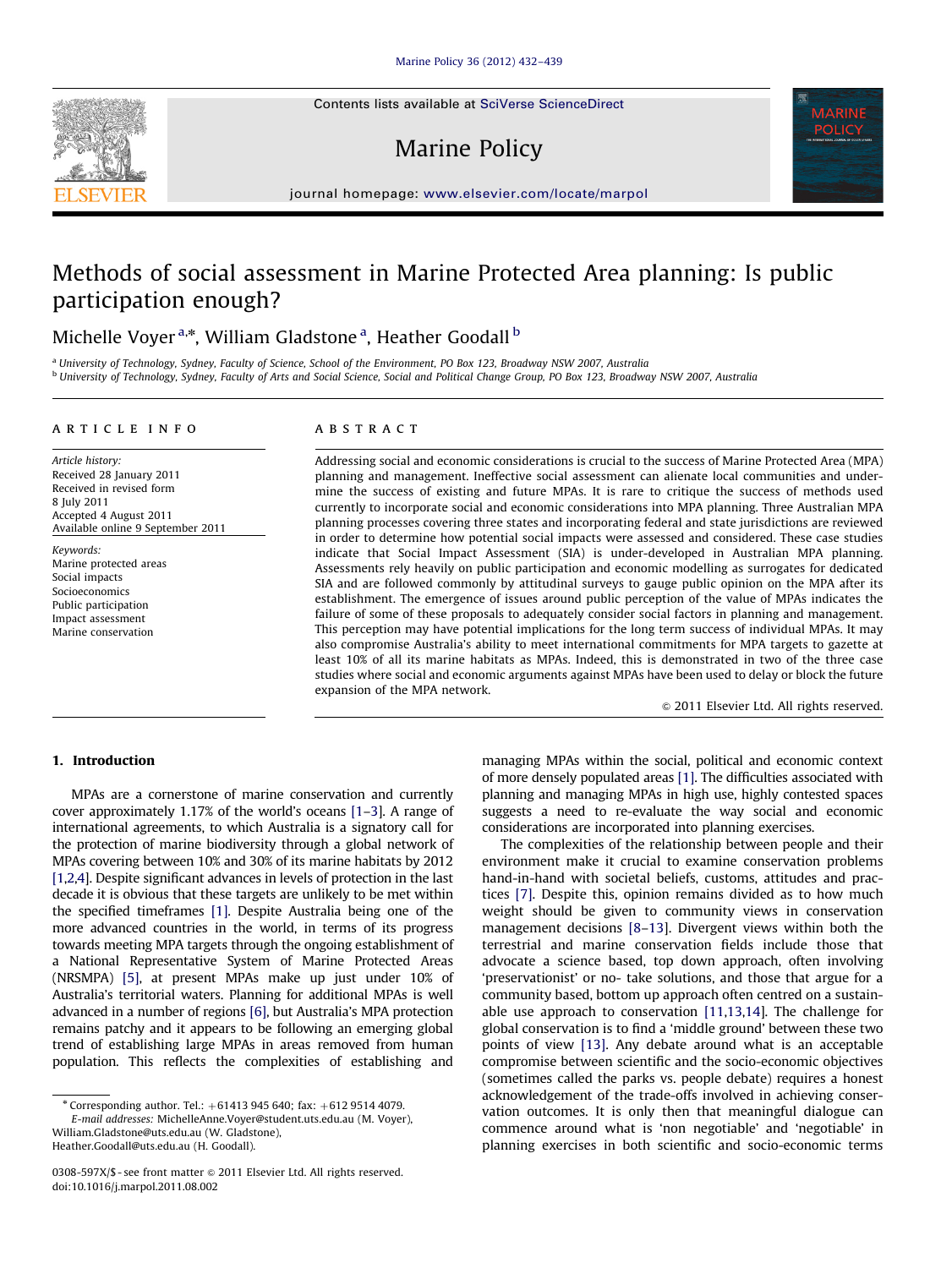<span id="page-1-0"></span>[\[11,15](#page-6-0)]. Social assessment, therefore, plays an important role in building an understanding and appreciation of the social factors that influence conservation planning and provide insight into the possible areas, around which discussions of appropriate 'trade-offs' can occur.

Social assessment is a means of gathering information about the social domain in order to inform management decisions [\[16\].](#page-6-0) MPAs primarily regulate human behaviour, so it is inevitable that MPAs will have some effect on local communities [\[9,17–19\]](#page-6-0). The need to include social assessment in MPA planning has been recognised for some time and has long been part of the political and policy framework for the identification and management of MPAs, both in Australia and the rest of the world [\[18](#page-6-0),[20–24\]](#page-6-0). In practise, research into the social impacts of MPAs is limited [\[19,20,25](#page-6-0)]. The role of the social sciences in conservation and MPA management has often been criticised for lagging behind the bio-physical sciences or for being fragmented, disjointed or completely absent [\[17,22,26](#page-6-0)]. This is despite evidence that social factors are the primary determinants of the success or failure of a MPA [\[17,18](#page-6-0),[22,27,28\]](#page-6-0). Social impacts can be diverse and complex in their nature and are most likely to be felt by individuals, families or groups at a local rather than regional or national level [\[16,29,30](#page-6-0)]. In the case of MPAs and, in particular, no-take MPAs (where all forms of fishing or extraction are prohibited), social impacts may include increased congestion in unrestricted areas and a restriction in the choices available to users for safe and accessible fishing locations [\[19,31,32](#page-6-0)]. MPAs have the potential to affect the wellbeing of individuals and groups who value their use of the marine environment as integral to their 'way of life' and social identity [\[33–36\]](#page-6-0). MPAs may also cause equity issues within local communities if some stakeholder groups, such as fishers, feel marginalised in favour of other groups, such as divers and other tourism operators [\[17\]](#page-6-0). The ability and/or willingness of local communities to absorb these impacts can and does directly affect the success or failure of MPAs [\[17,18,21,22,27,28,32,37](#page-6-0)–[39\]](#page-6-0).

Social assessment takes many forms but the most developed tool for predicting social impacts in advance of a management action is arguably formal Social Impact Assessment (SIA). SIA is one of three key impact assessment disciplines, which have developed since the 1970 s out of the principles of Ecologically Sustainable Development [\[40,41](#page-6-0)]. SIA, however, is acknowledged to be the 'poor cousin' of the other two disciplines of Environmental and Economic Impact Assessment, and is used far less commonly [\[16\].](#page-6-0) This could be due partly to the fact that international guidelines on the development of SIAs promote a comparative model, which involves studying events and impacts experienced in the past and extrapolating to another location where a similar action is proposed. A lack of adequate or reliable data on the impacts of past interventions can make this comparative approach problematic [\[16\]](#page-6-0). SIA, however, serves an important function in providing a strategic approach to social assessment incorporating a range of different methods [\[30,42,43](#page-6-0)].

'Public participation' is a tool used much more commonly for social assessment. It differs, however, in an important way from SIA in that it is not used to measure or assess social impacts in advance of a proposal. Instead it is mainly used to include the public in the decision making process in an effort to minimise social impacts through negotiation with key stakeholders [\[41\].](#page-6-0) Public participation may take many forms; 'consultation', where comments are sought from interested parties but ultimately the government makes the final decision; 'partnership' if the government works with recognised sectoral interest groups (often formalised through advisory groups or committees) to jointly make management decisions; and/or 'delegation', in which decision making is handed over to a board of community members to ensure separation of decision making from the political arena. No matter, which form of participation is selected by governments, it is increasingly being met with mistrust and cynicism by citizens seeking more direct control over decisions that affect them [\[44\].](#page-6-0) ''Consultation'', for example, may result in participants feeling disenfranchised if the outcome does not reflect their views while ''partnership'' may disadvantage unorganised or disparate minority groups who are without a recognised lobby group [\[44\].](#page-6-0) Frustratingly for public officials, it is not uncommon for decisions taken by governments to be criticised over a lack of consultation or participation despite extensive and exhaustive efforts to engage local communities. This, perhaps, reflects a view that, despite being given numerous opportunities to 'have their say', stakeholders feel their views have not been listened to.

This paper examines the way in which social assessment is undertaken currently in Australian MPA planning processes by studying three significant contributions to Australia's NRSMPA. The three areas under study incorporate both federal and state jurisdictions and two common MPA models—large multiple-use MPAs (where the park is zoned for different types of use) and smaller no-take models (where extraction of any kind is prohibited). The paper reviews the social assessment methods used in each of these planning processes and investigates whether these were sufficient tools for measuring and predicting the likely social impacts of these proposals. Finally, it identifies some emerging issues, relating to a public perception of the failure of management agencies to adequately assess and address the social and economic impacts of MPAs.

# 2. Social assessment in MPA planning—three Australian case studies

# 2.1. The Great Barrier Reef Marine Park Representative Areas Program

In Australia most statutes require the consideration of social and economic impacts prior to the declaration of an MPA and during the preparation of management plans [\[16,45–47](#page-6-0)]. When the Great Barrier Reef Marine Park Authority (GBRMPA) reviewed the Great Barrier Reef Marine Park (GBRMP) zoning plan (1999–2004), social and economic impacts were a key consideration in the review process. The Representative Areas Program (RAP) was overseen by a Social, Economic and Cultural Steering Committee who developed a range of principles to ensure consideration of these potential impacts [\[48–50\]](#page-6-0).

An extensive public participation process was conducted as part of the RAP. It involved two formal public involvement phases, over 600 meetings in more than 90 locations, and over 31,000 submissions [\[51\].](#page-6-0) Ten Local Marine Advisory Committees (LMACs), located along the Queensland coast, made up of representatives of major stakeholder groups from the local area, also played a key role in the planning process [\[48\].](#page-6-0)

Three independent socio-economic impact analyses of the RAP were undertaken in 2003 and delivered to federal Parliament with the final draft of the zoning plan. They included an overall social and economic assessment of the RAP, as well as more detailed assessments of the impacts on the tourism and commercial fishing sectors. Overall the reports used economic impact assessment methods to conclude that the plan would deliver net economic benefits with the value of tourism and the environmental benefits outweighing the losses suffered by commercial fisheries [\[52,53\]](#page-6-0). In relation to recreational fishing, the assessments found that the draft plan would close only 1.3 to 5% of regularly frequented fishing locations and that the plan's impact on recreational fishers would be low [\[52–54](#page-6-0)]. The report on the commercial fishing sector is unique in its specific focus on social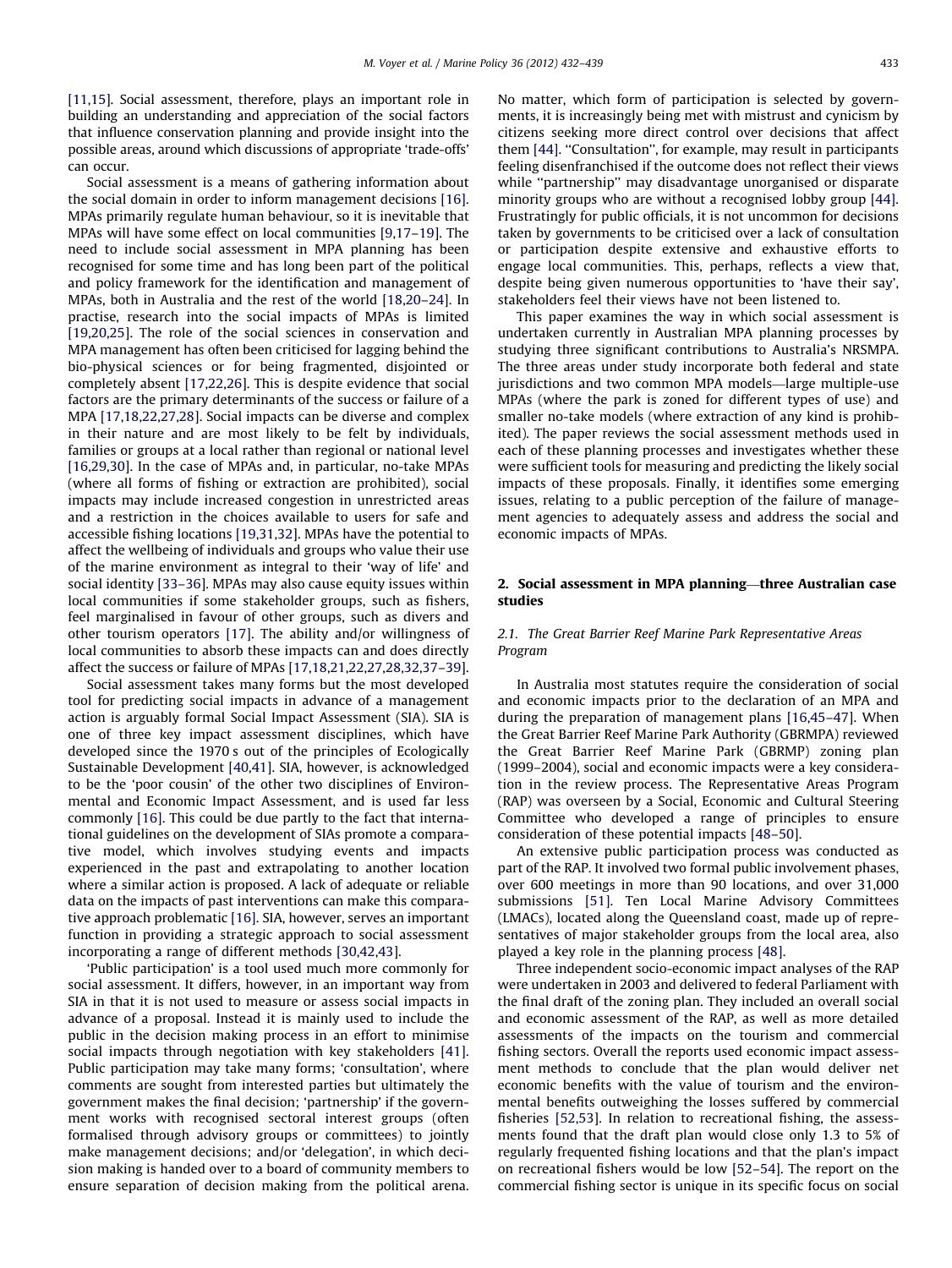<span id="page-2-0"></span>(rather than just economic) impacts of the RAP on commercial fishing families and communities [\[55\]](#page-6-0). It identified 13 coastal towns with a high dependency on the GBRMP that were likely to be more vulnerable to the proposed change and attempted to measure the resilience of fishing families and communities. The report identified the communities and groups most vulnerable to impacts from the proposed zoning plan but concluded that additional targeted, regional level surveys would be required to quantify these impacts [\[54,55\]](#page-6-0).

#### 2.2. NSW Marine Parks

The state of New South Wales (NSW) manages waters within three nautical miles of the coast. State government policy is to develop a comprehensive, adequate and representative system of MPAs across all its six marine bioregions [\[56\]](#page-6-0) through the establishment of a system of large multiple-use marine parks, supplemented by a number of smaller aquatic reserves and marine national parks. To date all but two of the six bioregions have at least one large marine park. Six marine parks have been established: Byron Bay; Lord Howe Island; Solitary Islands; Port Stephens-Great Lakes; Jervis Bay; and Batemans. All have current zoning plans, with the zoning plans for Solitary Islands and Jervis Bay Marine Parks reviewed in 2010 in accordance with legislative requirements for regular reviews [\[57,58](#page-6-0)]. NSW Marine Parks are declared under the Marine Parks Act 1997 and a range of guidelines exist to steer the MPA declaration and planning process. It includes key principles relating to the consideration of the social and economic impacts and the equitable distribution of costs and benefits of any MPA proposal [\[5](#page-5-0),[59,60](#page-6-0)].

Port Stephens-Great Lakes Marine Park (PSGLMP) and Batemans Marine Park (BMP) are the most recent additions to the NSW system of MPAs. They were declared in 2005 and 2006, respectively, and zoning plans for both parks came into effect in 2007. Both the PSGLMP and the BMP underwent two formal public consultation periods. The two consultation periods for each park generated a combined total of over 13,500 submissions and involved more than 230 stakeholder meetings [\[61,62\]](#page-6-0).

The selection and zoning planning processes also included the development of socio-economic impact reports for each park [\[63,64\]](#page-6-0) and separate, independent economic impact assessments of commercial activities, including commercial fishing co-operatives [\[65–67\]](#page-6-0). Commercial fisheries' impacts were detailed in terms of forgone fishing effort and loss of income and employment opportunities. The reports concluded that these economic impacts would be largely offset at the community level by the revenue and employment generated by the marine park and, at the level of individual fishers, by the buy-back of commercial fishing licences. For non-commercial activities impacts were considered to be short term and offset by the benefits of marine park creation (such as improvements in fishing quality with an increase in fish stocks for recreational fishers). The assessments were undertaken prior to the finalisation of zoning plans so it was not possible to quantify the impact of the Parks. Post establishment surveys conducted in the Solitary Islands Marine Park, however, were cited as demonstrating overall long term satisfaction and support for marine parks within the local community [\[64\]](#page-6-0).

# 2.3. Victoria

Distinct from most other Australian states, the Victorian government favours a smaller, no-take MPA model. The process for implementing the current system of MPAs began in 1991 when the State's independent public land use advisory body was instructed by the government of the time to conduct a marine and coastal investigation of the entire Victorian coast. The process of selection through to declaration took 11 years in total. This was due, in part, to considerable opposition to the concept of MPAs from specific sectors within the community [\[68\].](#page-6-0) The declaration of the reserves attracted considerable resistance, the most dramatic example of which was the march of approximately 1500 fishers (commercial and recreational), fishing families and sympathisers on Victoria's Parliament House in May 2001 [\[36\].](#page-6-0) In the lead up to the release of the final recommendations for the establishment of MPAs the advisory body conducted six formal public submission periods and received more than 4500 submissions [\[68\].](#page-6-0) It held a series of public meetings and briefings in fifteen locations along the Victorian coast [\[69\].](#page-7-0)The process was also guided by an additional expert advisory group made up of a range of people with expertise in relevant areas such as recreational and commercial fishing.

Social impacts were also considered in a report prepared by an independent economic consultant. This found that only small and isolated impacts related to the restrictions on recreational fishing were likely due to the availability of alternative fishing areas, the mobility of fishers through boats and cars, and the fact that popular fishing locations had been excluded from the MPAs. In addition, it was noted that most towns did not rely heavily on spending associated with recreational fishing [\[70\].](#page-7-0) The report also predicted that restrictions on commercial fishing imposed by the proposed MPAs would result in very minor levels of employment loss in some coastal communities if the usual catch could not be sourced from other areas. It concluded it was unlikely that this would have long term adverse impacts on the coastal communities near the MPAs as they did not have a strong reliance on commercial fishing for income. It was recognised, however, that individual commercial fishers may be adversely affected by the proposals and structural adjustment was recommended [\[69,70\]](#page-7-0).

#### 3. Attitudinal studies and MPAs

Considerable efforts have been made in Australian planning processes to engage stakeholders [\(Section 2](#page-1-0)). Following implementation of the MPAs there is little data available to determine accurately how the MPA has affected local communities, and whether these attempts to incorporate social and economic considerations into the planning processes have been successful in minimising socio-economic costs while maximising environmental benefits. The primary goal of the NRSMPA is to ''contribute to the long-term ecological viability of marine and estuarine systems, to maintain ecological processes and systems, and to protect Australia's biological diversity at all levels'' [\[5\].](#page-5-0) MPA monitoring programs therefore necessarily focus on biological parameters such as fish stocks and habitat health to measure their success. Social or human factors are considered secondary, and monitoring tools commonly involve attitudinal studies and community surveys to demonstrate a wide community acceptance of the MPA [\[17\]](#page-6-0). These studies are generally not designed to assess social impacts but rather to gauge opinions and levels of support and acceptance within the local community, region or occasionally within targeted stakeholder groups. They generally take the form of quantitative phone surveys or mail or face to face questionnaires .They are valuable as they involve random sampling of the general population, therefore allowing insights into the views of the wider community including those who are unlikely to become engaged in public participation exercises [\[37](#page-6-0)[,71–74](#page-7-0)]. They are also valuable in providing an insight into some of the demographic, cultural and social factors that influence community acceptance or non-acceptance of MPAs.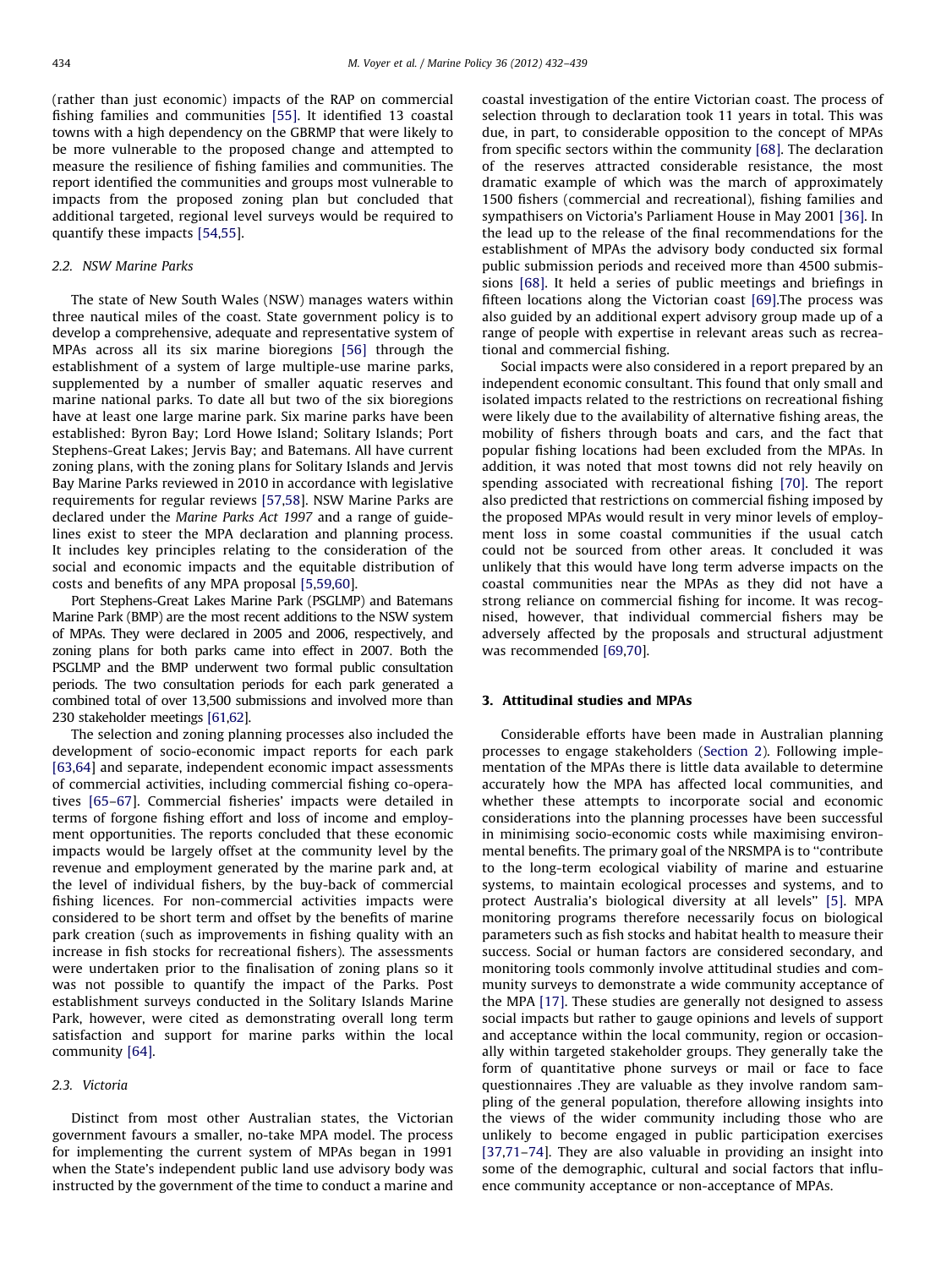Attitudinal surveys have been regularly conducted, both in and outside of Queensland, in relation to support, acceptance and general attitudes towards the GBRMP. Young and Temperton found a very high level of community awareness (up to 97%) of the GBRMP, and up to 77% acceptance of 'Green' (or no-take) zones [\[74\]](#page-7-0). Sutton and Tobin conducted a more targeted survey programme towards recreational fishers in 2006-07 after the finalisation of the new zoning plan. They found that most fishers (68%) agreed that the rezoning process was a good idea and 57% supported (compared with 31% opposed) the new zoning plan. Importantly, the study found that support for the rezoning was influenced most strongly by a belief in its necessity and its conservation benefits. The majority of fishers were willing apparently to forgo some access for the 'greater good'—namely the conservation benefits flowing from the implementation of the zoning plan. Opposition to the zoning plan was, conversely, higher amongst people who believed that the plan had led to negative impacts on their fishing practices [\[73\].](#page-7-0)

Surveys conducted in two NSW marine parks (Solitary Islands and Jervis Bay) also found broad community support for their local MPA. The overwhelming majority of respondents (respectively 87% and 84%) favoured conserving the marine parks [\[71,72\]](#page-7-0). These results are supported by other research in the parks [\[75,76](#page-7-0)]. No similar studies were found to indicate community attitudes towards MPAs in Victoria.

The results of these Australian attitudinal surveys and similar studies around the world demonstrate remarkably similar levels of wider community acceptance for MPAs, ranging between 75–90% support [\[20,37](#page-6-0)[,77](#page-7-0)]. Lack of integration across biological and social monitoring programs makes it difficult to trace any shifts in people's social and economic conditions and attitudes in response to ecological changes brought about by the MPA. Many studies, however, point to a growth in community and stakeholder support for MPAs over time [\[20,25,37\]](#page-6-0). The inference from these figures is that opponents of MPAs (or those undecided) represent the minority (less than 25%) of the community. The surveys of recreational fishers in the GBRMP point to a link between social impacts and MPA opposition [\[73\]](#page-7-0). Yet, despite the fact that community surveys and attitudinal studies are not designed to assess or measure social impacts, proponents of MPAs often rely on them to dismiss the concerns of the opponents by labelling them a minority opinion [\[2](#page-5-0),[68\]](#page-6-0). This is an understandable reaction given the process for establishing a new MPA in Australia is an intensive and laborious process with considerable opportunities for public input [\(Section 2](#page-1-0)). A minority opinion becomes significant, however, when this minority is made up of key stakeholders who play a crucial role in determining the success and/or failure of an MPA. Section 4 of this paper reveals Australian evidence that dismissal of community opposition may, in the long term, be detrimental to future relationships with local communities, the success of existing parks, and future attempts to introduce new MPAs.

#### 4. The politics of social assessment

Conservation groups in Australia argue for MPAs to cover anywhere up to 50% of state or federal marine jurisdiction, with these MPAs incorporating a significant (up to 33%) no-take component [\[e.g. 78–80\].](#page-7-0) In recent times these groups have become locked in an increasingly polarised debate with fishers who also consider themselves 'conservationists' but strongly resist MPAs, and particularly the 'no-take' model of marine conservation [\[e.g. 81–85\]](#page-7-0). This debate contains evidence of fundamental differences in the values, motivations and aspirations of each of the main protagonists, along the lines of the preservationist versus sustainable use ethic described by Jones [\[13](#page-6-0)[,86\]](#page-7-0). The use of MPAs as key election policies for both the Australian Liberal Party (who promised to stop them) and the Greens (who promised to increase them) in the 2010 Australian federal election highlighted the fact that politicians have become aware that this issue is gaining political capital [\[see 79,87](#page-7-0),[88\]](#page-7-0). In NSW, where the current MPA network remains incomplete, opposition to marine parks gained significant momentum and political mileage in the lead up to the 2011 state election. A parliamentary enquiry into recreational fishing in 2010 recommended delaying future MPA declarations, as well as allowing some forms of fishing within established Sanctuary (no-take) zones [\[89\].](#page-7-0) A variety of petitions, with an estimated combined total of more than 20,000 signatures, were forwarded to parliament opposing the creation of any more marine parks [\[84,90\]](#page-7-0). Numerous web pages, sites, blogs and forums critical of NSW marine parks, or at least of their no-take components, have also emerged in recent years [\[81,84,91\]](#page-7-0). The 2011 state election resulted in a change of government, which almost immediately implemented significant changes to marine park management in NSW, including transferring responsibility for their management from the Environment portfolio to the Primary Industries (incorporating Fisheries) portfolio and the implementation of a 5 year moratorium on any new marine parks. The Government also announced the reversal of a number of decisions made immediately prior to the election by the previous Government, which involved increases to MPA protection levels in the state. The reasons cited for this unprecedented reversal of existing MPA protection measures included the need for further public consultation and improved scientific research [\[92,93\]](#page-7-0). A similar situation exists in Victoria, where MPAs currently comprise 5.3% of the state's marine environment. Lobbying from fishing groups prior to the 2011 state election secured bipartisan support for a moratorium on any future marine parks until at least 2014 [\[94\]](#page-7-0).

Efforts made by management agencies to engage and consult the general population and stakeholder groups appear to be exhaustive and extensive [\(Section 2](#page-1-0)). A body of evidence points to widespread community support for MPAs but despite this, opposition to MPAs remains a powerful and at times dominant force, regardless of the minority status of the opponents [\[20,38,39](#page-6-0)[,77\]](#page-7-0) ([Section 3](#page-2-0)).

# 5. Discussion

[Table 1](#page-4-0) (a summary of the discussion above) shows that social assessment in Australian MPA planning takes two key forms, socio-economic impact reporting and public participation or consultation exercises. These are commonly followed by the development of attitudinal surveys in order to gauge public opinion on the MPA following its establishment. These may then be used to counter the arguments of any remaining opponents within the community and to support future MPA declarations [\[2](#page-5-0)[,63,64,68\]](#page-6-0).

#### 5.1. Socio-economic reporting

Social and Economic Impact Assessment (usually termed socio-economic reports) is a common method of incorporating social and economic considerations into management planning. Socio-economic reporting in this context, however, differs from formal SIA. The former considers social impacts only in so far as they relate to shifts in local economic conditions, such as through loss of employment or income. None of the reports examined employed the strategic approach recommended in the latter [\[30,40,42,43\]](#page-6-0). GBRMPA stands out as the only management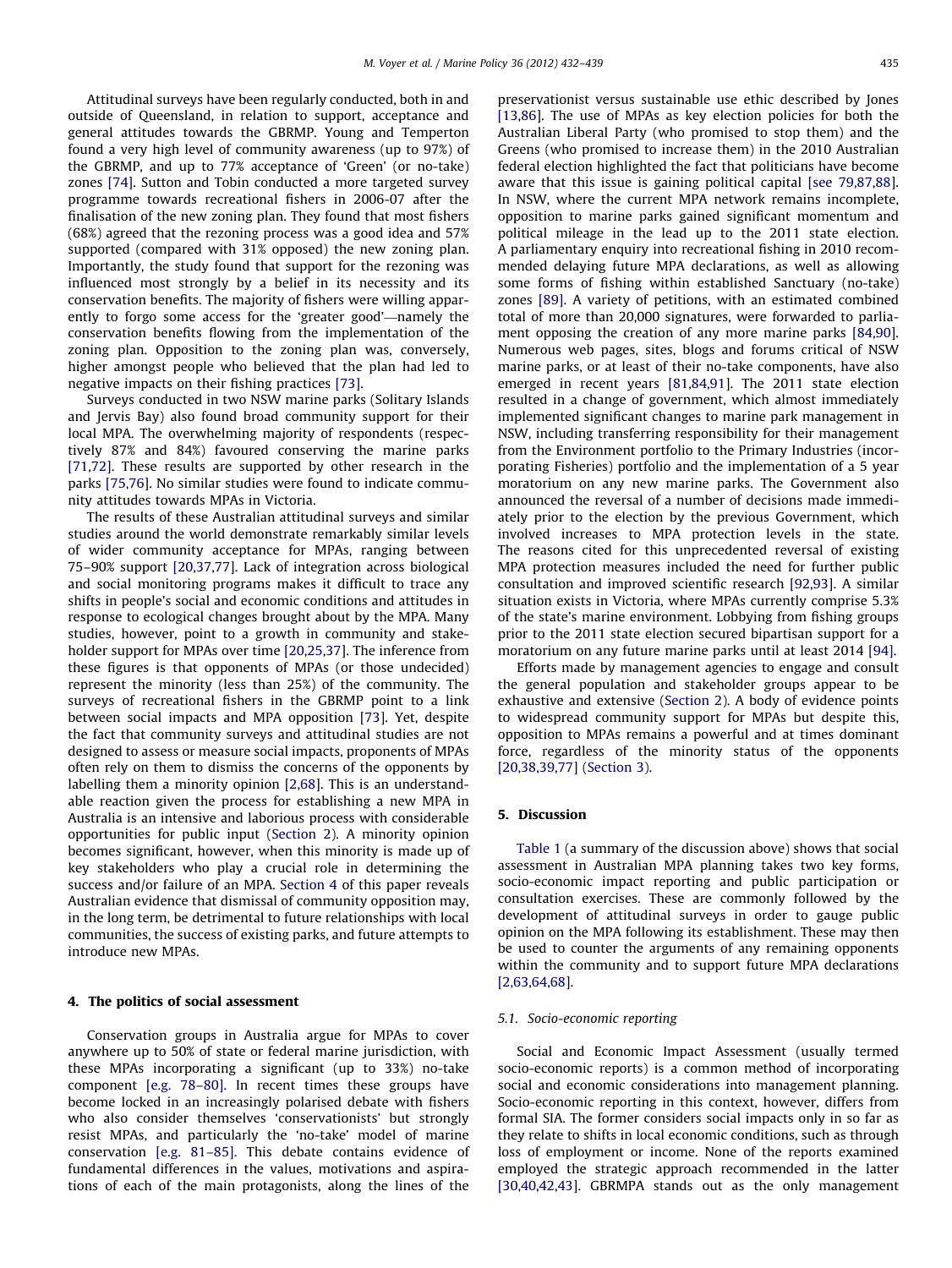<span id="page-4-0"></span>

| Tabl<br>k |  |
|-----------|--|
|-----------|--|

Overview of social assessment in Australian case studies.

| <b>Marine</b><br><b>Protected Area</b>                                                                     | Management agency/<br><b>Jurisdiction</b>                                                                                                                                            | <b>MPA</b> size                                                                     | Social impact<br>assessment                                                                                                                       | <b>Economic impact</b><br>assessment                                                                                                                                                                  | <b>Public participation</b><br>opportunities                                                                                                                                                                                  | Review/Audit                                                                                                                                                                   |
|------------------------------------------------------------------------------------------------------------|--------------------------------------------------------------------------------------------------------------------------------------------------------------------------------------|-------------------------------------------------------------------------------------|---------------------------------------------------------------------------------------------------------------------------------------------------|-------------------------------------------------------------------------------------------------------------------------------------------------------------------------------------------------------|-------------------------------------------------------------------------------------------------------------------------------------------------------------------------------------------------------------------------------|--------------------------------------------------------------------------------------------------------------------------------------------------------------------------------|
| <b>Great Barrier</b><br><b>Reef Marine</b><br>Park<br>Representa-<br>tive Areas<br>Program<br>(RAP)        | Great Barrier Reef Marine<br>Park Authority<br>(GBRMPA)-Federal<br>jurisdiction                                                                                                      | 344,400 $km2$<br>[45]                                                               | 1 report designed to<br>measure the<br>resilience of<br>commercial fishing<br>families and<br>communities to<br>changes as a result<br>of the RAP | 2 independent economic<br>impact reports, also<br>Regulatory Impact<br>Statement, Completed after<br>draught zone plan was<br>released.                                                               | 10 Local Marine Advisory<br>Committees<br>(representative), 2 public<br>comment periods, range of<br>public and stakeholder<br>meetings                                                                                       | Community surveys and<br>specific stakeholder<br>attitudinal studies.<br>Review of Act in 2008<br>incorporated review of<br>RAP process.                                       |
| <b>Batemans</b><br><b>Marine Park</b><br>and Port<br>Stephens-<br><b>Great Lakes</b><br><b>Marine Park</b> | NSW Marine Parks<br>Authority-State<br>jurisdiction                                                                                                                                  | <b>BMP</b><br>850 km <sup>2</sup> [58]<br><b>PSGLMP</b><br>972 km <sup>2</sup> [56] | No. some social<br>considerations<br>included in<br>economic reports                                                                              | 2 socio-economic reports<br>for each park focused<br>primarily on economic<br>impacts, particularly<br>commercial fishing. These<br>were completed prior to a<br>draught zone plan being<br>released. | Marine Park Advisory<br>Committee for each park<br>(representative), 2 public<br>comment periods, range of<br>public and stakeholder<br>meetings                                                                              | None on specific parks,<br>but community surveys<br>conducted on other<br>NSW parks.<br>Parliamentary enquiry<br>in 2010 included<br>consideration of all NSW<br>Marine Parks. |
| <b>Victorian</b><br><b>Marine Parks</b><br>and Marine<br><b>Sanctuaries</b><br>implemented<br>in 2002      | Identification and<br>selection conducted by<br>independent land use<br>advisory body.<br>Management of the MPAs<br>is the responsibility of<br>Parks Victoria-State<br>jurisdiction | 525.73 $km2$<br>in total for all<br><b>MPAs [90]</b>                                | No. some social<br>considerations<br>included in<br>economic reports.                                                                             | 1 independent socio-<br>economic report focused<br>primarily on economics,<br>completed after the final<br>recommendations on<br>proposed MPAs was<br>released.                                       | Independent advisory body None found<br>conducted selection and<br>identification, expert based<br>advisory group provided<br>input into process. 6 public<br>comment periods, range of<br>public and stakeholder<br>meetings |                                                                                                                                                                                |

agency, which made a concerted effort to measure the potential social impacts of its plan, concentrating on a group they identified as being particularly vulnerable to the proposed changes commercial fishers and their families. All the other reports were prepared by economists and focused primarily, or in some cases exclusively, on economics. The value of the socio-economic reporting used in NSW was further undermined by the reports being produced prior to the development of draft zone plans making any identified impacts largely theoretical. The socioeconomic reports in all three of the case studies were prepared by external consultants separate from the planning processes and their associated participation programs [\[17,53,65](#page-6-0),[70,95](#page-7-0)].

Socio-economic reporting, which assumes that economic factors are the primary determinant of likely social impacts, fails to appreciate the importance of culture, history, tradition and 'sense of place' in the lives of marine users. Much of the worth individuals place on the marine environment has little or no economic basis so attempts by economists to assign economic value to the environment and other non-market commodities (such as through 'willingness to pay' models) are poor substitutes for the reality of loss of amenity and/or way of life [\[29,](#page-6-0)[96,97\]](#page-7-0). While economic growth or shifts in the nature of economic benefits may be seen as a positive at the community, regional or national level, individual groups within the community may see them as having a negative impact upon family traditions, cultural heritage or social values [\[29\].](#page-6-0) In the Florida Key Marine Park, for example, a study showed that the management regime had low economic impacts but high social impacts through crowding and conflict amongst user groups [\[98](#page-7-0) cited in 17].

# 5.2. Public participation

In all three case studies, public participation played a key role in the management planning process. It is clear from the time, effort and resources that were devoted to this form of social assessment that it was considered the key mechanism for incorporating social and economic considerations into each of these planning processes. Large numbers of submissions were received in all three case studies indicating a high level of community interest and engagement. The current situation in MPA planning in Australia, therefore, appears to be characterised by a somewhat perverse relationship between public participation efforts and MPA opposition movements. Attempts by management agencies to engage and consult the general public is intensifying, yet the momentum and political influence of opposition movements is also growing. This requires careful examination in order to determine whether these exercises are fulfilling their aim of adequately incorporating social and economic considerations into MPA planning.

Examination of the methods of social assessment in the three case studies reveals that public participation is being used by management agencies as an end rather than a means—that is, public participation has become a substitute for SIA rather than one tool within SIA. The aim of these exercises is to attempt to minimise the social impacts of a proposed MPA, but this is being done without any rigorous multidisciplinary attempt to accurately determine what those impacts might be or who might be most likely to feel them. Separation of the public participation phases of the planning process from the development of socio-economic reports by external consultants also means that important data relating to social variables is largely lost to the impact assessment process. Public participation is a means of informing and guiding SIA and separating these two processes reduces the efficiency and efficacy of both. Public participation, used exclusively, relies on those who are most likely to be impacted by a proposal to act as their own advocates. Management agencies assume stakeholders are able to communicate (usually in writing) the social and economic impacts of the MPA on themselves and provide suggestions as to how these impacts can be minimised. Delegating this responsibility to stakeholders again assumes that stakeholders are able to understand and navigate a bureaucratic, political or regulatory system that can appear confusing, intimidating and inflexible. Power at the negotiating table devolves to the politically savvy, articulate and often well educated sections of the community and marginalises sectors of the community who have lower levels of literacy, confidence in speaking in public forums, or understanding of the intricacies of the political or bureaucratic system they are attempting to influence [\[29\]](#page-6-0).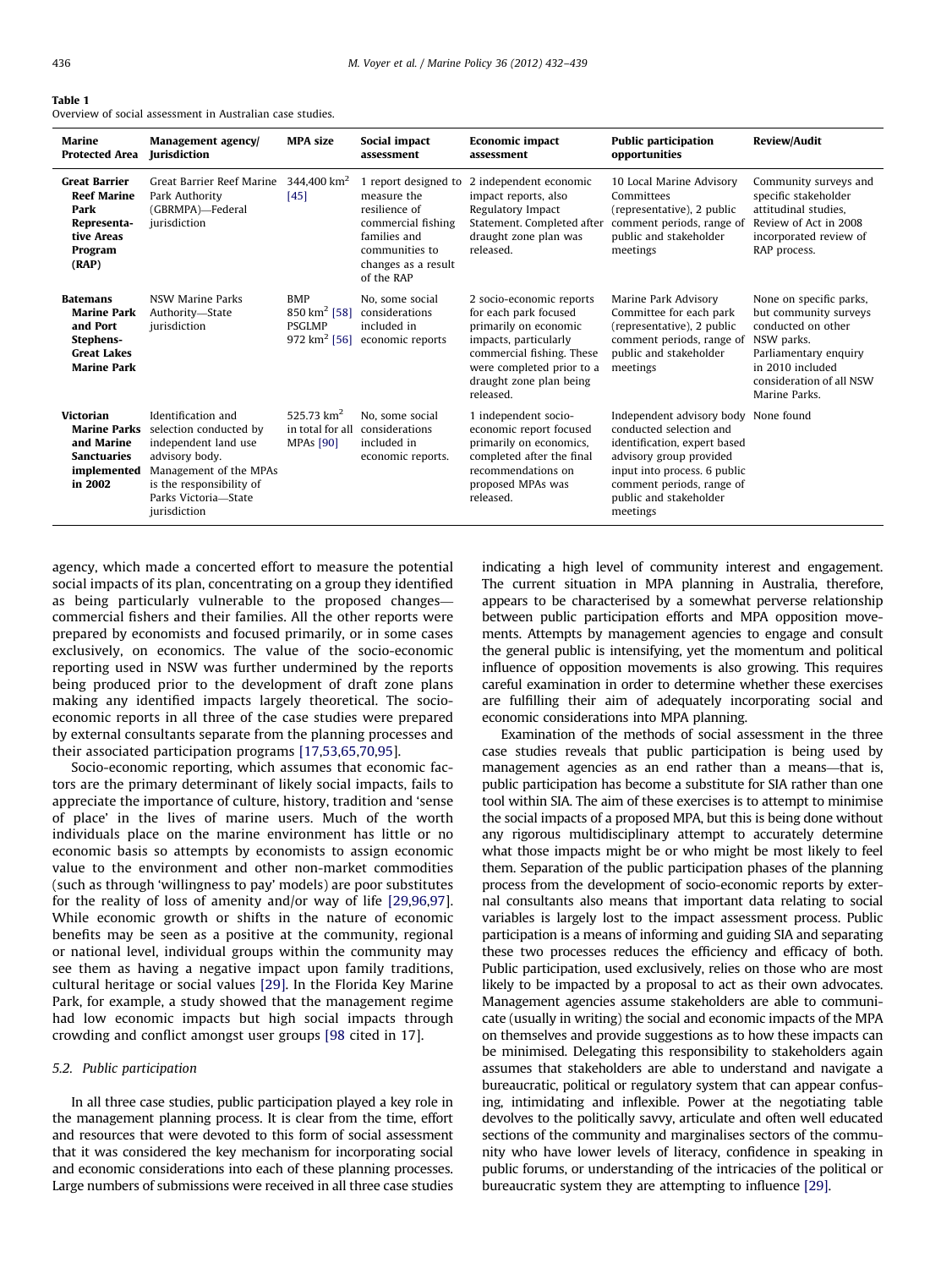<span id="page-5-0"></span>The focus of public submissions is often framed in terms of support or opposition for a specific proposal or aspects of the proposal [\[99\].](#page-7-0) This can mean that the complexities of the deeper social issues can be drowned out by the sheer weight of numbers harnessed by larger, more astute, lobby groups during what is essentially a political process. This is particularly true for more marginal groups such as Indigenous and commercial fishing communities.

#### 5.3. Attitudinal studies and social surveys

Social surveys and attitudinal studies are effective tools for gauging community attitudes and overall public sentiment about MPAs. They are valuable in providing insights into the views of the often silent majority but many of the respondents to these surveys have nothing to lose through their support or opposition if they are not active users of the proposed MPA [\[76\]](#page-7-0). In addition, these surveys are not designed to measure social impacts. Whilst they may indicate widespread community support for an MPA, they do little to indicate whether the MPA has had or will have adverse affects on individuals, families or groups, particularly the most vulnerable. For these reasons community surveys should not be used to dismiss or minimise the genuine concerns held by minority groups who are direct users of the MPA and who remain concerned about the impacts of MPAs on their quality of life or livelihoods. In addition, the preference for quantitative surveys or questionnaires in attitudinal studies means that our understanding of community attitudes to MPAs is limited. We know that the majority of the community supports MPAs but very little data is available exploring the views of those people who hold opposing or undecided views.

#### 5.4. The way forward

Equitable consideration of all points of view, including minority groups, is essential in ensuring a socially fair and just approach to MPA declaration and management. The potential impacts of MPAs are not distributed equally across society but are concentrated on extractive users [\[17,](#page-6-0)[76](#page-7-0)]. While it is tempting to dismiss the views of opponents as a minority opinion, the case studies examined in this report highlight that they are having immediate and detrimental impacts on Australia's ability to further progress the NRSMPA. It is inevitable that some sections of the community will always remain ideologically opposed to restrictions on their fishing access, and therefore conflict is likely to remain a feature of MPA planning processes. Social assessment, however, if conducted in an effective and transparent way, should be able to identify where genuine impacts will be felt, identify means of mitigating or compensating these impacts and isolate those who are ideologically driven.

This review found that at present social assessment is currently being undertaken in an ad hoc manner. While all the tools currently used in Australia are important and useful inclusions in the social assessment toolkit, a more strategic approach to social assessment is required. Formal SIA is one option, which deserves further consideration. The preference for a comparative approach to SIA means that further work is required urgently on assessing the social impacts of existing MPAs in order to allow for more accurate understanding of potential future impacts of MPAs. In the absence of this data this review has highlighted a number of ways in which MPA planning processes can be improved immediately to allow for a more strategic and cross disciplinary approach to considering social impacts:

- Specific and targeted consideration of social impacts is needed (incorporating qualitative research techniques) separate from (but informed by) consideration of economic impacts, with particular attention given to vulnerable groups within the community.

- Integration of public participation exercises with social and economic impact assessment would add value to each of these processes with each informing the other.
- Incorporation of social science expertise into planning processes would ensure social data is gathered and analysed in a meaningful and scientifically robust manner.

In addition this review highlights that a major rethink is required into the role of public participation in MPA planning processes, with emphasis shifting from it being the primary means of social assessment to an important support tool in SIA. SIA processes, which look beyond the simple 'support versus opposition' approach of public participation will allow for deeper understanding of the importance of access and use of the marine environment to all user groups and allow for more meaningful discussions around potential trade-offs to achieve optimum environmental protection.

#### 6. Conclusion

Public participation and economic impact assessment are well developed and well utilised tools in MPA planning in Australia. Despite the need for SIA to be part of the MPA planning process, for the reasons outlined in this paper, it is infrequently used in Australia and public consultation is being used as a surrogate for SIA. The current controversy about further expansions of MPA networks in several Australian states suggests substituting SIA with public consultation is not effective. Without further studies on the social impacts of current MPAs it is very difficult to predict impacts any future MPAs may have. This is concerning given the increasing numbers of MPAs being proposed and implemented around the world. A lack of understanding of why people oppose MPAs, who MPAs are having an impact upon, and the severity and extent of these impacts allows for fear and misinformation to dominate planning processes. Moreover it can alienate those groups on whom the success of MPAs is most dependant.

# Acknowledgements

The authors would like to acknowledge Mr Andrew Read and the anonymous reviewer for their valuable and constructive input. Thanks also to M, H and J Belcher, A.McLean and D. Voyer for editorial comments and advice.

# References

- [1] Spalding M, Wood L, Fitzgerald C, Gjerde K. The 10% target: where do we stand? In: Toropova C, Meliane I, Laffoley D, Matthews E, Spalding M, editors. Global Ocean Protection: Present Status and Future Possibilities. Brest, France: Agence des aires marines protegees, Gland, Switzerland, Washington, DC and New York, USA: IUCN WCPA Cambridge UK: UNEP-WC-MC, Arlington USA:TNC, Tokyo, Japan: UNU, New York USA: WCS; 2010. p. 96.
- [2] Banks SA, Skilleter GA. Implementing marine reserve networks: a comparison of approaches in New South Wales (Australia) and New Zealand. Marine Policy 2010;34:197–207.
- [3] Kelleher G, Kenchington R. Guidelines for establishing marine protected areas: IUCN; 1992.
- [4] Wood L, Fish L, Laughren J, Pauly D. Assessing progress towards global marine protection targets: shortfalls in information and action. Oryx 2008;42(3): 340–451.
- ANZECC. Guidelines for establishing the National Representative System of Marine Protected Areas. Australian and New Zealand Environment and Conservation Council TFMPA. Environment Australia, Canberra; 1998.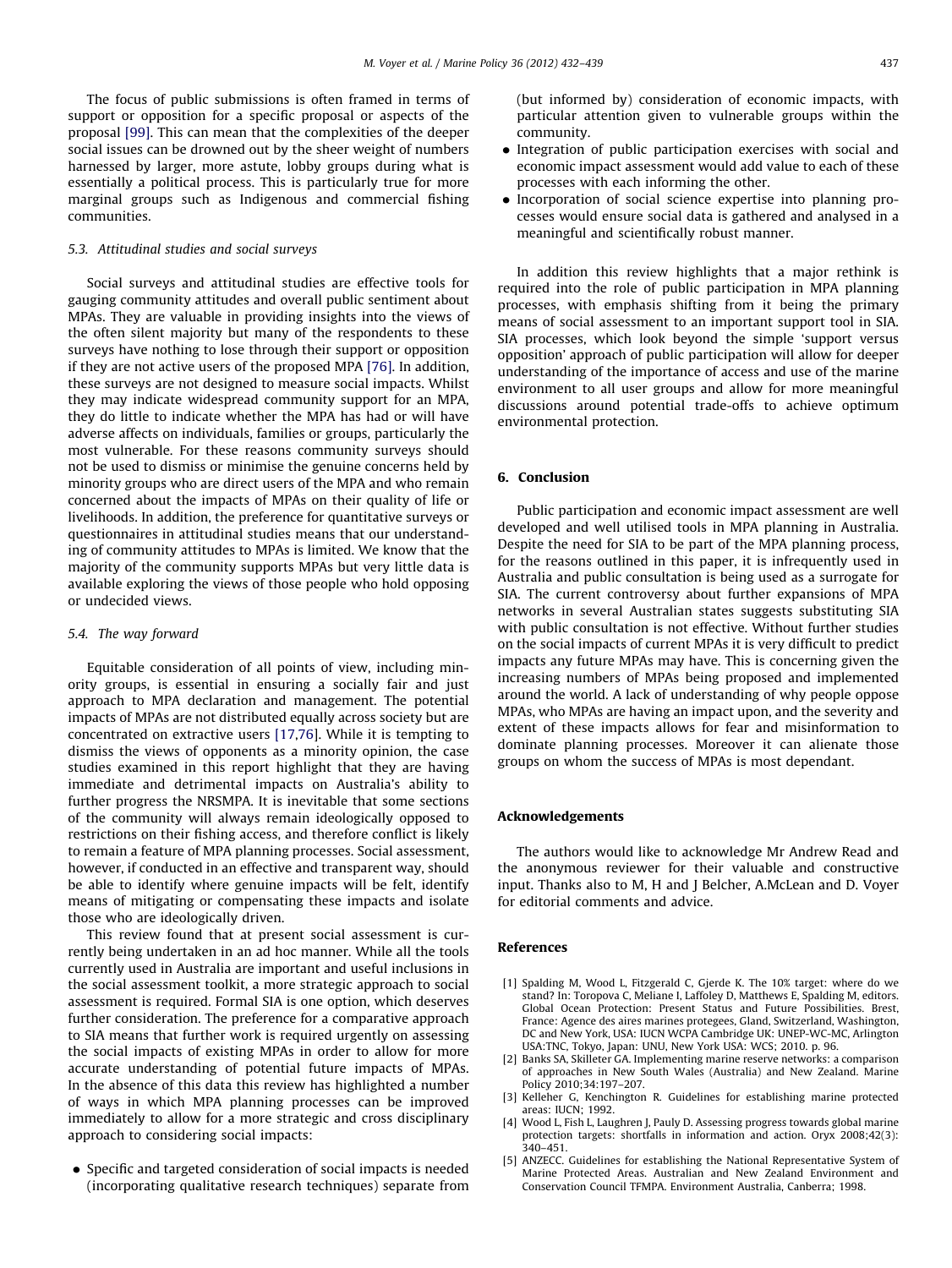- <span id="page-6-0"></span>[6] Commonwealth of Australia. National Representative System of Marine Protected Areas. Department of Sustainability, Environment, Water, Population and Communities; 2011.
- [7] Gray DL, Canessa R, Rollins R, Keller CP, Dearden P. Incorporating recreational users into Marine Protected Area planning: a study of recreational boating in British Columbia, Canada. Environmental Management 2010;46: 167–80.
- [8] West P, Brockington D. An anthropological perspective on some unexpected consequences of protected areas. Conservation Biology 2006;20:609–16.
- [9] Blaustien RJ. Protected areas and equity concerns. BioScience 2007;57: 216–21.
- [10] Wilkie DS, Morelli GA, Demmer J, Starkey M, Telfer P, Steil M. Parks and people: assessing the human welfare effects of establishing protected areas for biodiversity conservation. Conservation Biology 2006;20:247–9.
- [11] Miller TR, Minteer BA, Malan L-C. The new conservation debate: the view from practical ethics. Biological Conservation 2011;144(3):945–7, doi:[10.1016/j.biocon.2010.07.027.](dx.doi.org/10.1016/j.biocon.2010.07.027)
- [12] Robinson JG. Ethical pluralism, pragmatism, and sustainability in conservation practice. Biological Conservation 2011;144(3):958–65, doi:[10.1016/](dx.doi.org/10.1016/j.biocon.2010.04.017) [j.biocon.2010.04.017.](dx.doi.org/10.1016/j.biocon.2010.04.017)
- [13] Jones PJS. Marine protected area strategies: issues, divergences and the search for middle ground. Reviews in Fish Biology and Fisheries 2001;11: 197–216.
- [14] Gray NJ. Sea change: exploring the International effort to promote Marine Protected Areas. Conservation and Society 2010;8:331–8.
- [15] McShane TO, Hirsch PD, Trung TC, Songorwa AN, Kinzig A, Monteferri B, et al. Hard choices: making trade-offs between biodiversity conservation and<br>human well-being. Biological Conservation 2011:144(3):966-72. human well-being. Biological Conservation 2011;144(3):966–72, doi:[10.1016/j.biocon.2010.04.038.](dx.doi.org/10.1016/j.biocon.2010.04.038)
- [16] Lane M, Dale A, Taylor N. Social assessment in natural resource management: promise, potentiality, and practice. In: Dale A, Taylor N, Lane M, editors. Social assessment in natural resource management institutions. Collingwood, Vic: CSIRO Publishing; 2001. p. 3.
- [17] Blount BG, Pitchon A. An anthropological research protocol for Marine Protected Areas: creating a niche in a multidisciplinary cultural hierarchy. Human Organization 2007;66:103–11.
- [18] Ingram CB. Parks, people and planning: local perceptions of park management on the Ningaloo Coast, North West Cape, Western Australia [Unpublished]. Curtin University of Technology; 2008.
- [19] Northcote, J Macbeth J. Socio-economic impacts of sanctuary zone changes in Ningaloo Marine Park: a preliminary investigation of effects on visitation patterns and human usage. Tourism CRCfS. Gold Coast. Queensland; 2008.
- [20] Cocklin C, Craw M, Mcauley I. Marine reserves in New Zealand: use rights, public attitudes, and social impacts. Coastal Management. 1998;26:213–31.
- [21] Fiske SJ. Sociocultural aspects of establishing Marine Protected Areas. Ocean and Coastal Management 1992;17:25–46.
- [22] Mascia MB. The human dimension of coral reef Marine Protected Areas: recent social science research and its policy implications. Conservation Biology 2003;17:630–2.
- [23] National Oceanic and Atmospheric Administration. National fisheries guidance for social impact assessment. US Department of Commerce; 2001.
- [24] IUCN. Policy on social equity and sustainable use of natural resources; 2000. [25] Taylor N, Buckenham B. Social impacts of marine reserves in New Zealand. Science for Conservation: Department of Conservation NZ,  $\langle$  [http://www.doc.](http://www.doc.govt.nz/upload/documents/science-and-technical/SFC217.pdf) [govt.nz/upload/documents/science-and-technical/SFC217.pdf](http://www.doc.govt.nz/upload/documents/science-and-technical/SFC217.pdf) >; 2003. p. 58.
- [26] Symes D, Hoefnagel E. Fisheries policy, research and the social sciences in Europe: challenges for the 21st century. Marine Policy 2010;34:268–75.
- [27] Kelleher G, Recchia C. Lessons from Marine Protected Areas around the world. Parks 1998;8:1–4.
- [28] Suuronen P, Jounela P, Tschernij V. Fishermen responses on Marine Protected Areas in the Baltic cod fishery. Marine Policy 2010;34:237–43.
- [29] Rickson RE, Western JS, Burdge RJ. Social impact assessment: knowledge and development. Environmental Impact Assessment Review 1990;10:  $1 - 10$
- [30] Vanclay F. Social impact assessment: International principles. IAIA Special Publications: International Association for Impact Assessment; 2003.
- [31] Bess R, Rallapudi R. Spatial conflicts in New Zealand fisheries: the rights of fishers and protection of the marine environment. Marine Policy 2007;31:719–29.
- [32] Kareiva P. Conservation biology: beyond Marine Protected Areas. Current Biology. 2006;16:R533–5.
- [33] Momtaz S, Gladstone W. Ban on commercial fishing in the estuarine waters of New South Wales, Australia: community consultation and social impacts. Environmental Impact Assessment Review 2008;28:214–25.
- [34] Jones PJS. Equity, justice and power issues raised by no-take Marine Protected Area proposals. Marine Policy 2009;33:759–65.
- [35] Solling Jnr M. A region in transition : the dispute over 'making the most' of the Manning River fishery [Unpublished]. Sydney: University of Technology Sydney; 2005.
- [36] Minnegal M, King TJ, Just R, Dwyer PD. Deep Identity, shallow time: sustaining a future in Victorian fishing communities. The Australian Journal of Anthropology 2003;14:53–71.
- [37] Wolfenden J, Cram F, Kirkwood B. Marine reserves in New Zealand: a survey of community reactions. Ocean and Coastal Management 1994;25: 31–51.
- [38] Agardy T, Bridgewater P, Crosby MP, Day J, Dayton PK, Kenchington R, et al. Dangerous targets? Unresolved issues and ideological clashes around Marine Protected Areas Aquatic Conservation: Marine and Freshwater Ecosystems 2003;13:353–67.
- [39] Weible C. Caught in a Maelstrom: implementing California marine protected areas. Coastal Management 2008;36:350–73.
- [40] Burdge RJ, Vanclay F. Social Impact Assessment. In: Vanclay F, Bronstein DA, editors. Environmental and Social Impact Assessment. West Sussex: John Wiley & Sons Ltd;; 1995. p. 31–66.
- [41] Burdge RJ. The international institutionalisation of social impact assessment. In: Dale A, Taylor N, Lane M, editors. Social assessment in natural resource management institutions. Collingwood, Vic: CSIRO Publishing; 2001. p. 3.
- [42] ICoGP. Guidelines and principles for social impact assessment and project appraisal, vol. 21; 2003. p .231–50.
- [43] Bureau of Rural Sciences. Socio-economic impact assessment toolkit: a guide to assessing the socio-economic impacts of Marine Protected Areas in Australia. Sciences BoR. Department of Agriculture, Fisheries and Forestry; 2005.
- [44] Bishop P, Davis G. Mapping public participation in policy choices. Australian Journal of Public Administration 2002;61:14–29.
- [45] Environmental Protection and Biodiversity Conservation Act. EPBC. Australia:  $\langle$ [http://www.austlii.edu.au/au/legis/cth/consol\\_act/epabca1999588/](http://www.austlii.edu.au/au/legis/cth/consol_act/epabca1999588/) $\rangle$ ; 1999.
- [46] Marine Parks Act. MPA. Australia:  $\langle$ [http://www.legislation.nsw.gov.au/main](http://www.legislation.nsw.gov.au/maintop/view/inforce/act+64+1997+cd+0+N)<br>top/view/inforce/act+64+1997+cd+0+N>: 1997. [top/view/inforce/act](http://www.legislation.nsw.gov.au/maintop/view/inforce/act+64+1997+cd+0+N)+[64](http://www.legislation.nsw.gov.au/maintop/view/inforce/act+64+1997+cd+0+N)+[1997](http://www.legislation.nsw.gov.au/maintop/view/inforce/act+64+1997+cd+0+N)+[cd](http://www.legislation.nsw.gov.au/maintop/view/inforce/act+64+1997+cd+0+N)+[0](http://www.legislation.nsw.gov.au/maintop/view/inforce/act+64+1997+cd+0+N)+[N](http://www.legislation.nsw.gov.au/maintop/view/inforce/act+64+1997+cd+0+N)); 1997.<br>Great Barrier Reef Marine Park Act, GBRMPA, Austral
- [47] Great Barrier Reef Marine Park Act. GBRMPA. Australia: /[http://www.austlii.](http://www.austlii.edu.au/au/legis/cth/consol_act/gbrmpa1975257/) [edu.au/au/legis/cth/consol\\_act/gbrmpa1975257/](http://www.austlii.edu.au/au/legis/cth/consol_act/gbrmpa1975257/) $\rangle$ ; 1975.
- [48] Thomson L, Jago B, Fernandes L, Day J. Barriers to communication—how these critical aspects were addressed during the public participation for the rezoning of the Great Barrier Reef Marine Park. Great Barrier Reef Marine Park Authority; 2005.
- [49] Fernandes L, Day J, Kerrigan B, Breen D, De'ath G, Mapstone B, et al. A process to design a network of marine no-take areas: lessons from the Great Barrier Reef. Ocean and Coastal Management 2009;52:439–47.
- [50] Great Barrier Reef Marine Park Authority. Technical information sheet #7: social, economic, cultural and management feasibility operational principles. Representative Area Program background and history. Townsville; 2002.
- Osmond M, Airame S, Caldwell M, Day J. Lessons for marine conservation planning: a comparison of three Marine Protected Area planning processes. Ocean and Coastal Management 2010;53:41–51.
- [52] Commonwealth of Australia. Review of the Great Barrier Reef Marine Park Act 1975. Report RP. Canberra: Department of Environment and Heritage; 2006.
- [53] Hand T. An economic and social evaluation of implementing the Representative Areas Program by rezoning the Great Barrier Reef Marine Park. PDP Australia Pty Ltd.; 2003.
- [54] Great Barrier Reef Marine Park Authority. Summary report of the social and economic impacts of the rezoning of the Great Barrier Reef Marine Park. /[http://wwwgbrmpagovau/\\_\\_data/assets/pdf\\_file/0019/8254/](http://wwwgbrmpagovau/__data/assets/pdf_file/0019/8254/JUG_SR_09-12-03pdf2003)  $JUG_SR_09-12-03pdf2003$
- [55] Bureau of Rural Sciences. Implementing the Representative Areas Program in the Great Barrier Reef Marine Park: assessment of potential social impacts on commercial fishing and associated communities. Department of Agriculture Fisheries and Forestry. Canberra, ACT: Australian Government; 2003.
- [56] Marine Parks Authority. Developing a representative system of Marine Protected Areas in NSW—an overview. NSW Marine Parks Authority, Heartland Publishing, Canberra; 2001.
- [57] Marine Parks Authority. Solitary Islands Marine Park: zoning plan review report. Coffs Harbour: NSW Marine Parks Authority; 2009.
- [58] Marine Parks Authority. Jervis Bay Marine Park: zoning plan review report. Huskisson: NSW Marine Parks Authority; 2009.
- [59] ANZECC. Strategic plan of action for the National representative system of Marine Protected Areas: a guide for action by Australian governments. Australian and New Zealand Environment and Conservation Council TFMPA. Environment Australia, Canberra; 1999.
- [60] MPA NSW. Developing a representative system of Marine Protected Areas in NSW—an overview. In: MPA NSW, editor. Heartland Publishing, Canberra; 2001.
- [61] Marine Parks Authority. Summary of submissions on the Batemans Marine Park draft zoning plan. NSW Marine Parks Authority. Narooma, NSW; 2006.
- [62] Marine Parks Authority. Summary of submissions on the Port Stephens-Great Lakes Marine Park draft zoning plan. NSW Marine Parks Authority. Nelson Bay, NSW; 2006.
- [63] Marine Parks Authority. Socio-economic assessment of the Port Stephens-Great Lakes Marine Park. NSW Marine Parks Authority; 2006.
- [64] Marine Parks Authority. Socio-Economic Assessment of the Batemans Marine Park. NSW Marine Parks Authority; 2006.
- [65] Powell R, Chalmers L. The estimated economic impact of the proposed Port Stephens-Great Lakes Marine Park on commercial activities. Centre for Agricultural and Regional Economics Pty Ltd.; 2005.
- [66] Powell R, Chalmers L. The Estimated Economic Impact of Batemans Marine Park on Commercial Activities. Centre for Agricultural and Regional Economics Pty Ltd; 2006.
- Read A. 2010. Personal Communication.
- [68] Wescott G. The long and winding road: the development of a comprehensive, adequate and representative system of highly protected Marine Protected